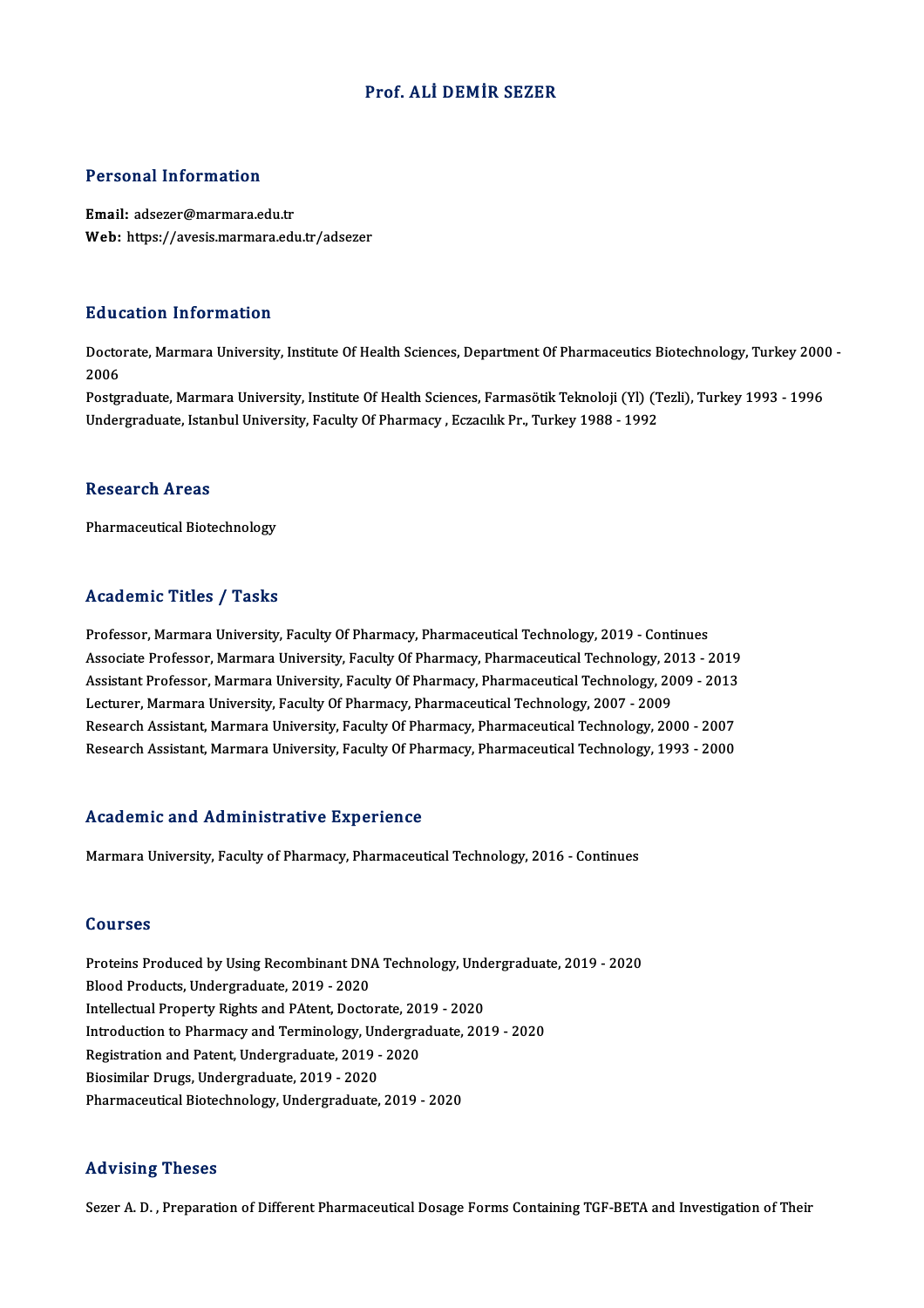Activities Based on Cell Culture, Doctorate, A.ÇELİK(Student), 2020

Activities Based on Cell Culture, Doctorate, A.ÇELİK(Student), 2020<br>Sezer A. D. , EGF İçeren Farklı Jel Formülasyonlarının Hazırlanması ve Özelliklerinin İncelenmesi, Doctorate,<br>M.DOČAN(Student), 2020 Activities Based on Cell Cul<br>Sezer A. D. , EGF İçeren Fa<br>M.DOĞAN(Student), 2020<br>Sezer A. D. . Teneu Z.. Kren Sezer A. D. , EGF İçeren Farklı Jel Formülasyonlarının Hazırlanması ve Özelliklerinin İncelenmesi, Doctorate,<br>M.DOĞAN(Student), 2020<br>Sezer A. D. , Topçu Z., Kromatin düzenlenmesi ve transkripsiyonel regülasyonda rol alan h

M.DOĞAN(Student), 2020<br>Sezer A. D. , Topçu Z., Kromatin düzenlenmesi ve transkripsiyonel regülasyonda rol alan histon asetiltransferaz<br>komplekslerinin alt birimleri arasındaki etkileşimlerin karakterizasyonu, Doctorate, G. Sezer A. D. , Topçu Z., Kromatin düzenlenmesi ve transkripsiyonel regülasyonda rol alan histon asetiltransferaz<br>komplekslerinin alt birimleri arasındaki etkileşimlerin karakterizasyonu, Doctorate, G.ÇALIŞKAN(Student), 2019 komplekslerinin alt birimleri arasındaki etkileşimlerin karak<br>Sezer A. D. , Vankomisin içeren fukoidan-kitozan temelli nan<br>karakterizasyonu, Postgraduate, F.YÜNKÜL(Student), 2019<br>Sezer A. D. , Vankomisin isoren kitosan pol karakterizasyonu, Postgraduate, F.YÜNKÜL(Student), 2019

Sezer A. D. , Vankomisin içeren fukoidan-kitozan temelli nanopartikül formülasyonlarının hazırlanması ve ın vitro<br>karakterizasyonu, Postgraduate, F.YÜNKÜL(Student), 2019<br>Sezer A. D. , Vankomisin içeren kitosan-polivinil pr Sezer A. D. , Vankomisin içeren kitosan-polivinil prolidon hidrojellerinin hazırlanması ve ın vitro özelliklerinin<br>incelenmesi, Postgraduate, A.AYDIN(Student), 2018<br>Sezer A. D. , Monoklonal antikor içeren manyetik nanopart

incelenmesi, Postgraduate, A.AYDIN(Stucker<br>Sezer A. D. , Monoklonal antikor içeren r<br>Postgraduate, N.AYATA(Student), 2018<br>Sezer A. D. , Hypluponik esit isoren forme Sezer A. D. , Monoklonal antikor içeren manyetik nanopartiküllerin hazırlanması ve in vitro özelliklerinin incelenmesi,<br>Postgraduate, N.AYATA(Student), 2018<br>Sezer A. D. , Hyaluronik asit içeren farmasötik hidrojel formları

Postgraduate, N.AYATA(Student), 2018<br>Sezer A. D. , Hyaluronik asit içeren farm<br>Postgraduate, H.BİGÜN(Student), 2018<br>Sezer A. D. , Türkiye'de biyebenzerlerin Sezer A. D. , Hyaluronik asit içeren farmasötik hidrojel formlarının hazırlanması ve in vitro özelliklerinin incelenmesi,<br>Postgraduate, H.BİGÜN(Student), 2018<br>Sezer A. D. , Türkiye'de biyobenzerlerin ekonomisi ve referans

Postgraduate, H.BİGÜN(Student), 2018<br>Sezer A. D. , Türkiye'de biyobenzerlerin<br>Postgraduate, H.ONUR(Student), 2016<br>Sezer A. D. . Cen tedevisi isin tecerlenar Sezer A. D. , Türkiye'de biyobenzerlerin ekonomisi ve referans insülin aspart ile biyobenzerinin analitik karşılaştırılmas<br>Postgraduate, H.ONUR(Student), 2016<br>Sezer A. D. , Gen tedavisi için tasarlanan ve patent başvurusu

Postgraduate, H.ONUR(Student), 2016<br>Sezer A. D. , Gen tedavisi için tasarlanan ve patent başvurusu yapılan farmasötiklerin incelenmesi ve değerlendirilmesi,<br>Postgraduate, L.KUŞCU(Student), 2016 Sezer A. D. , Gen tedavisi için tasarlanan ve patent başvurusu yapılan farmasötiklerin incelenmesi ve değerle<br>Postgraduate, L.KUŞCU(Student), 2016<br>Sezer A. D. , Preparation of Laminarin-based Hydrogels and Evaluation of in

Postgraduate, L.KUŞCU(St<br>Sezer A. D. , Preparation o<br>S.TÜMEN(Student), 2016

# s.10MEN(student), 2016<br>Articles Published in Journals That Entered SCI, SSCI and AHCI Indexes

| Articles Published in Journals That Entered SCI, SSCI and AHCI Indexes |                                                                                                                                                   |  |
|------------------------------------------------------------------------|---------------------------------------------------------------------------------------------------------------------------------------------------|--|
| L.                                                                     | Preparation and In Vitro Characterization of Monoclonal Antibody Ranibizumab Conjugated<br><b>Magnetic Nanoparticles for Ocular Drug Delivery</b> |  |
|                                                                        | Ayata N., Sezer A. D., Bucak Ş., Tahir Turanlı E.                                                                                                 |  |
|                                                                        | Brazilian Journal Of Pharmaceutical Sciences, vol.56, pp.18171-18186, 2020 (Journal Indexed in SCI Expanded)                                      |  |
| II.                                                                    | Targeting of temozolomide using magnetic nanobeads: an in vitro study                                                                             |  |
|                                                                        | Gurten B., Yenigul E., SEZER A. D., Altan C., MALTA S.                                                                                            |  |
|                                                                        | BRAZILIAN JOURNAL OF PHARMACEUTICAL SCIENCES, vol.56, 2020 (Journal Indexed in SCI)                                                               |  |
| III.                                                                   | Complexation and enhancement of temozolomide solubility with cyclodextrins                                                                        |  |
|                                                                        | Gurten B., Yenigul E., SEZER A. D., MALTA S.                                                                                                      |  |
|                                                                        | BRAZILIAN JOURNAL OF PHARMACEUTICAL SCIENCES, vol.54, no.2, 2018 (Journal Indexed in SCI)                                                         |  |
| IV.                                                                    | Future prospects for gene delivery systems                                                                                                        |  |
|                                                                        | Kuscu L., SEZER A. D.                                                                                                                             |  |
|                                                                        | EXPERT OPINION ON DRUG DELIVERY, vol.14, no.10, pp.1205-1215, 2017 (Journal Indexed in SCI)                                                       |  |
| V.                                                                     | Development and characterization of vancomycin-loaded levan-based microparticular system for                                                      |  |
|                                                                        | drug delivery                                                                                                                                     |  |
|                                                                        | SEZER A. D., Sarilmiser H. K., RAYAMAN E., Cevikbas A., Oner E. T., Akbuga J.                                                                     |  |
|                                                                        | PHARMACEUTICAL DEVELOPMENT AND TECHNOLOGY, vol.22, no.5, pp.627-634, 2017 (Journal Indexed in SCI)                                                |  |
| VI.                                                                    | Topical drug delivery using chitosan nano- and microparticles                                                                                     |  |
|                                                                        | SEZER A D , Cevher E                                                                                                                              |  |
|                                                                        | EXPERT OPINION ON DRUG DELIVERY, vol.9, no.9, pp.1129-1146, 2012 (Journal Indexed in SCI)                                                         |  |
| VII.                                                                   | The design of biodegradable ofloxacin-based core-shell microspheres: Influence of the formulation                                                 |  |
|                                                                        | parameters on in vitro characterization                                                                                                           |  |
|                                                                        | SEZER A D , Akbuga J                                                                                                                              |  |
|                                                                        | PHARMACEUTICAL DEVELOPMENT AND TECHNOLOGY, vol.17, no.1, pp.118-124, 2012 (Journal Indexed in SCI)                                                |  |
| VIII.                                                                  | Levan-based nanocarrier system for peptide and protein drug delivery: Optimization and influence                                                  |  |
|                                                                        | of experimental parameters on the nanoparticle characteristics                                                                                    |  |
|                                                                        | SEZER A. D., Kazak H., Oner E. T., Akbuga J.                                                                                                      |  |
|                                                                        | CARBOHYDRATE POLYMERS, vol.84, no.1, pp.358-363, 2011 (Journal Indexed in SCI)                                                                    |  |
|                                                                        |                                                                                                                                                   |  |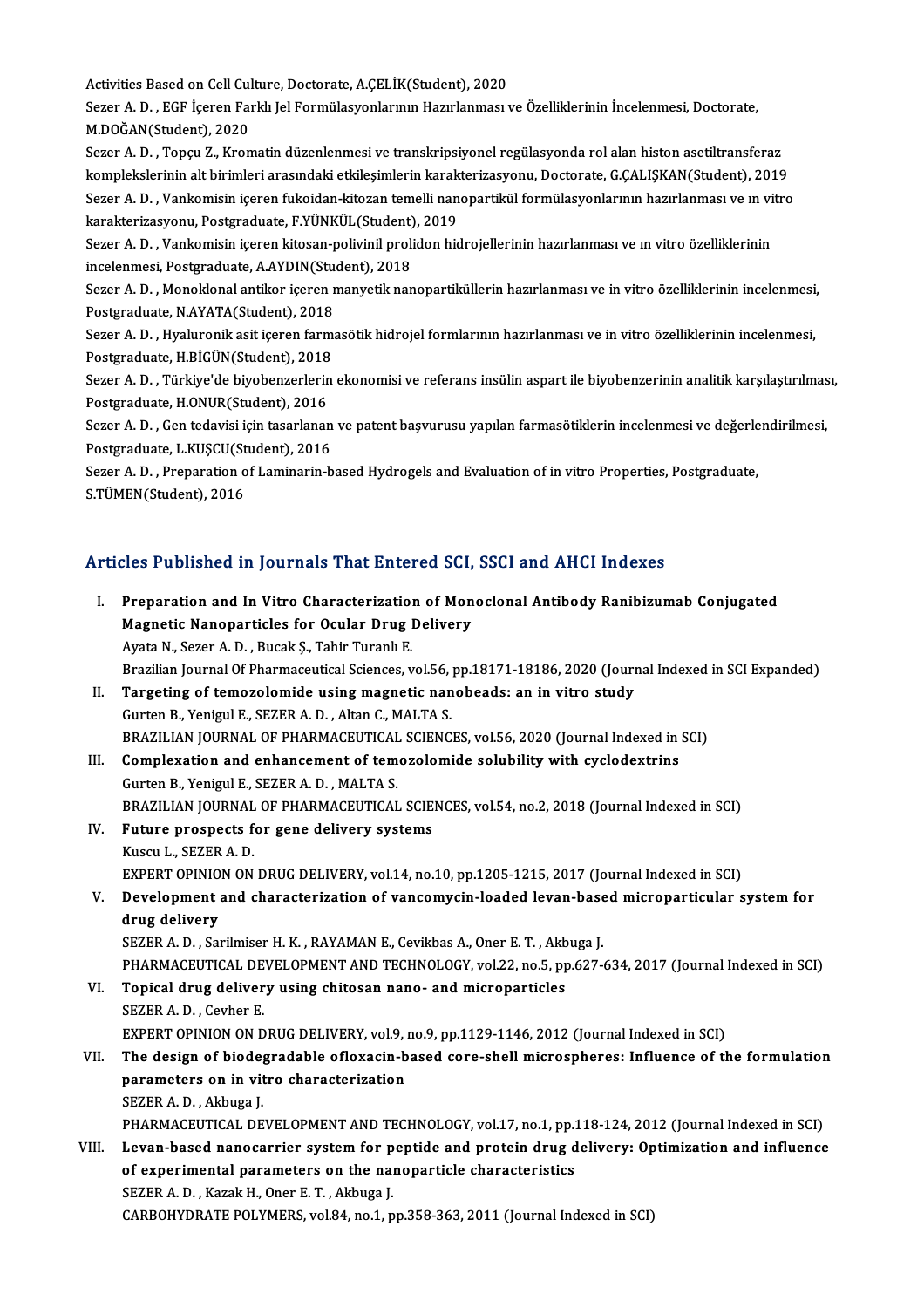| IX.                                         | Topical Application of Antisense Oligonucleotide-Loaded Chitosan Nanoparticles to Rats<br>Özbaş Turan S., Akbuga J., Sezer A. D. |  |
|---------------------------------------------|----------------------------------------------------------------------------------------------------------------------------------|--|
|                                             | OLIGONUCLEOTIDES, vol.20, pp.147-153, 2010 (Journal Indexed in SCI)                                                              |  |
| X.                                          | Comparison on In Vitro Characterization of Fucospheres and Chitosan Microspheres Encapsulated                                    |  |
|                                             | Plasmid DNA (pGM-CSF): Formulation Design and Release Characteristics                                                            |  |
|                                             | SEZER A.D., Akbuga J.                                                                                                            |  |
|                                             | AAPS PHARMSCITECH, vol.10, no.4, pp.1193-1199, 2009 (Journal Indexed in SCI)                                                     |  |
| XI.                                         | Preparation of Fucoidan-Chitosan Hydrogel and Its Application as Burn Healing Accelerator on                                     |  |
|                                             | Rabbits                                                                                                                          |  |
|                                             | SEZER A. D., Cevher E., HATİPOĞLU F., Ogurtan Z., BAŞ A. L., Akbuga J.                                                           |  |
|                                             | BIOLOGICAL & PHARMACEUTICAL BULLETIN, vol.31, no.12, pp.2326-2333, 2008 (Journal Indexed in SCI)                                 |  |
| XII.                                        | The use of fucosphere in the treatment of dermal burns in rabbits                                                                |  |
|                                             | Sezer A. D., Cevher E., Hatipoglu F., Ogurtan Z., Bas A. L., Akbuga J.                                                           |  |
|                                             | EUROPEAN JOURNAL OF PHARMACEUTICS AND BIOPHARMACEUTICS, vol.69, no.1, pp.189-198, 2008 (Journal                                  |  |
|                                             | Indexed in SCI)                                                                                                                  |  |
| XIII.                                       | In vitro evaluation of enrofloxacin-loaded MLV Liposomes                                                                         |  |
|                                             | Sezer A.D., Akbuga J., Bas A.L.                                                                                                  |  |
|                                             | DRUG DELIVERY, vol.14, no.1, pp.47-53, 2007 (Journal Indexed in SCI)                                                             |  |
| XIV.                                        | Chitosan film containing fucoidan as a wound dressing for dermal burn healing: Preparation and in                                |  |
|                                             | Vitro/In vivo evaluation                                                                                                         |  |
|                                             | Sezer A. D., Hatipoglu F., Cevher E., Ogurtan Z., Bas A. L., Akbuga J.                                                           |  |
|                                             | AAPS PHARMSCITECH, vol.8, no.2, 2007 (Journal Indexed in SCI)                                                                    |  |
| XV.                                         | Release characteristics of chitosan treated alginate beads: II. Sustained release of a low molecular                             |  |
|                                             | drug from chitosan treated alginate beads                                                                                        |  |
|                                             | Sezer A D., Akbuga J.                                                                                                            |  |
|                                             | JOURNAL OF MICROENCAPSULATION, vol.16, no.6, pp.687-696, 1999 (Journal Indexed in SCI)                                           |  |
| XVI.                                        | Release characteristics of chitosan treated alginate beads: I. Sustained release of a macromolecular                             |  |
|                                             | drug from chitosan treated alginate beads                                                                                        |  |
|                                             | Sezer A D , Akbuga J                                                                                                             |  |
|                                             | JOURNAL OF MICROENCAPSULATION, vol.16, no.2, pp.195-203, 1999 (Journal Indexed in SCI)                                           |  |
| XVII.                                       | Controlled release of piroxicam from chitosan beads                                                                              |  |
|                                             | SEZER A D., Akbuğa J.                                                                                                            |  |
|                                             | International Journal of Pharmaceutics, vol.121, no.1, pp.113-116, 1995 (Journal Indexed in SCI)                                 |  |
|                                             |                                                                                                                                  |  |
| <b>Articles Published in Other Journals</b> |                                                                                                                                  |  |

|      | Articles Published in Other Journals                                                                  |
|------|-------------------------------------------------------------------------------------------------------|
| L.   | Preparation and in vitro characterization of laminarin based hydrogels                                |
|      | Tümen Erden S., Ekentok Atıcı C., Cömez B., Sezer A. D.                                               |
|      | Journal of Research in Pharmacy, vol.25, no.2, pp.164-172, 2021 (Journal Indexed in ESCI)             |
| Н.   | Synthesis of crosslinked PVA/Chitosan hydrogels loaded EGF and evaluation in vitro                    |
|      | characterization                                                                                      |
|      | Doğan M., Sezer A.D.                                                                                  |
|      | Cumhuriyet Tip Dergisi, vol.42, no.1, pp.86-93, 2020 (National Refreed University Journal)            |
| III. | Preparation and characterization of poly(lactic-co-glycolic acid) nanoparticles containing TGF-beta 1 |
|      | and evaluation of in vitro wound healing effect                                                       |
|      | Soysal A. C., Şahbaz S., Uğurlu T., Sezer A. D.                                                       |
|      | JOURNAL OF RESEARCH IN PHARMACY, vol.24, pp.277-289, 2020 (Journal Indexed in ESCI)                   |
| IV.  | Synthesis of 1,4-diazabicyclo[2.2.2] octane and pyridinium based cationic polymers via ROMP           |
|      | technique and examination of their antibacterial activity and cytotoxicity                            |
|      | Kaymaz A. P., Acaroğlu-Degitz İ., Yapaöz M. A., SEZER A. D., Malta S., Aksu B., EREN T.               |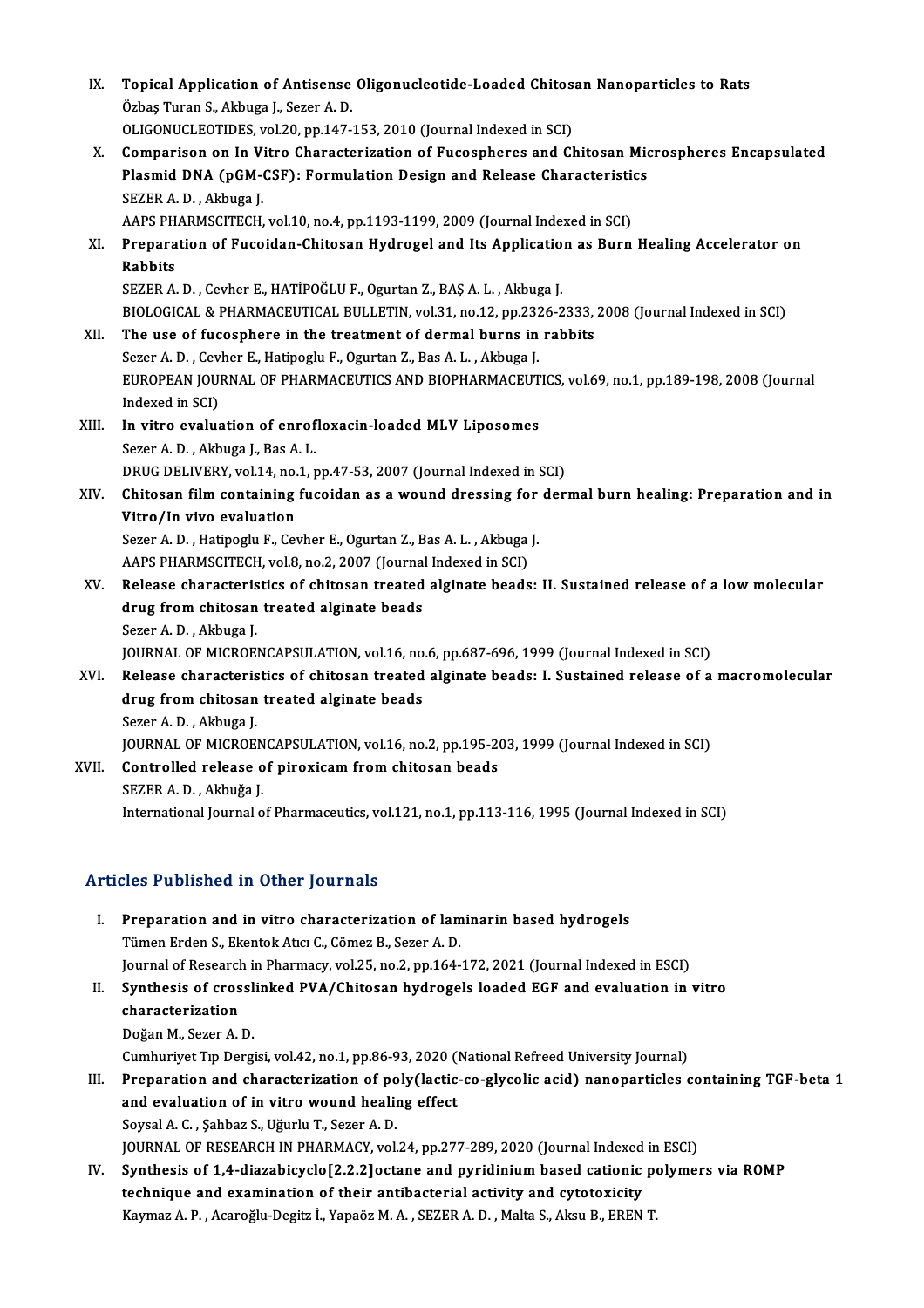Materialia, vol.5, 2019 (Refereed Journals of Other Institutions)<br>Complexation and ophaneoment of temesselemide ealuhil

- V. Complexation and enhancement of temozolomide solubility with cyclodextrin Materialia, vol.5, 2019 (Refereed Journals of Oth<br>Complexation and enhancement of temozo<br>GÜRTEN B., YENİGÜL E., SEZER A. D., MALTA S. Complexation and enhancement of temozolomide solubility with cyclodextrin<br>GÜRTEN B., YENİGÜL E., SEZER A. D., MALTA S.<br>Brazilian Journal Of Pharmaceutical Sciences, 2018 (Refereed Journals of Other Institutions)<br>Analytiaal
- VI. Analytical and Sales Data Comparison of Reference Product of Insulin Aspart and its Biosimilar in Brazilian<br><mark>Analytio</mark><br>Turkey

Dal O.H., SEZER A.D.

Turkey<br>Dal O. H. , SEZER A. D.<br>MARMARA PHARMACEUTICAL JOURNAL, vol.21, no.3, pp.675-687, 2017 (Journal Indexed in ESCI)<br>Examination and avaluation of pharmaceutical decigned and made natent applications f

Dal O. H. , SEZER A. D.<br>MARMARA PHARMACEUTICAL JOURNAL, vol.21, no.3, pp.675-687, 2017 (Journal Indexed in ESCI)<br>VII. Examination and evaluation of pharmaceutical designed and made patent applications for gene<br>thereny MARMAR<br>Examina<br>therapy Examination and ever<br>therapy<br>Kuscu L., SEZER A. D.<br>MARMARA BUARMAG therapy<br>Kuscu L., SEZER A. D.<br>MARMARA PHARMACEUTICAL JOURNAL, vol.20, no.2, pp.52-63, 2016 (Journal Indexed in ESCI)

# Kuscu L., SEZER A. D.<br>MARMARA PHARMACEUTICAL JOURNAL, vol.20, no.2, pp.52-63, 2016 (Journal Indexed in ESCI)<br>VIII. Gen Tedavisi için tasarlanan ve patent başvurusu yapılan farmasötiklerin incelenmesi ve<br> MARMARA PHARMA<br>Gen Tedavisi için<br>değerlendirilmesi<br>SEZER A D **Gen Tedav<br>değerlendi<br>SEZER A. D.<br>MARMARA**

```
değerlendirilmesi<br>SEZER A. D.<br>MARMARA PHARMACEUTICAL JOURNAL, 2016 (Other Refereed National Journals)<br>Piosimilar products: Definitions and registration process
SEZER A. D.<br>MARMARA PHARMACEUTICAL JOURNAL, 2016 (Other Refereed I<br>IX. Biosimilar products: Definitions and registration process<br>Dal O. H. , Karadogan M., SEZER A. D.
```
# MARMARA PHARMACEUTICAL JOUR<br>Biosimilar products: Definitions<br>Dal O. H. , Karadogan M., SEZER A. D.<br>MARMARA PHARMACEUTICAL JOUR MARMARAPHARMACEUTICAL JOURNAL,vol.19,no.3,pp.252-258,2015 (Journal Indexed inESCI)

### Books&Book Chapters

ooks & Book Chapters<br>I. Diabetic Neuropathy and Treatment Strategy- New Challenges and Applications<br>Reygem F. H., Seger A. D., Fleieğlu H. K. Bayram E.H., Sezer A.D., Elçioğlu H.K.<br>Bayram E.H., Sezer A.D., Elçioğlu H.K.<br>in: Smart Drug Dolivery System, Ali Dem Diabetic Neuropathy and Treatment Strategy- New Challenges and Applications<br>Bayram E. H. , Sezer A. D. , Elçioğlu H. K.<br>in: Smart Drug Delivery System, Ali Demir Sezer, Editor, InTech, Rijeka, pp.373-388, 2016<br>Smart Delive Bayram E. H. , Sezer A. D. , Elçioğlu H. K.<br>in: Smart Drug Delivery System, Ali Demir Sezer, Editor, InTech, Rijeka, pp.373-38<br>II. Smart Delivery Systems with Shape Memory and Self-Folding Polymers<br>Erkesserly S. Sazar A. D in: Smart Drug Delivery System, Ali Demir Sezer, Editor, InTech, Rijeka, pp.373-388, 2016<br>Smart Delivery Systems with Shape Memory and Self-Folding Polymers<br>Erkeçoğlu S., Sezer A. D., Bucak Ş.<br>in: Smart Drug Delivery Syste Smart Delivery Systems with Shape Memory and Self-Folding Polymers<br>Erkeçoğlu S., Sezer A. D. , Bucak Ş.<br>in: Smart Drug Delivery System, Ali Demir Sezer, Editor, InTech, Rijeka, pp.1-29, 2016<br>ObD İmplementation in Biotechno Erkeçoğlu S., Sezer A. D. , Bucak Ş.<br>in: Smart Drug Delivery System, Ali Demir Sezer, Editor, InTech, Rijeka, pp.1-29, 2<br>III. QbD İmplementation in Biotechnological Product Development Studies in: Smart Drug Delivery System, Ali<br>QbD İmplementation in Biotech<br>AKSU N. B. , SEZER A. D. , YEĞEN G.<br>in: Special Teniss in Drug Discover AKSU N. B. , SEZER A. D. , YEĞEN G.<br>in: Special Topics in Drug Discovery, Taosheng Chen, Sergio C. Chai, Editor, İNTECH, Rijeka, pp.133-156, 2016 AKSU N. B. , SEZER A. D. , YEĞEN G.<br>In: Special Topics in Drug Discovery, Taosheng Chen, Sergio C. Chai, Editor, İNTECH, Rijeka, pp.133-156, 2016<br>IV. Bioengineered wound and burn healing substitutes: novel design for b in: Special Topics i<br>Bioengineered v<br>general aspects<br>CEVUED E. SEZER Bioengineered wound and burn heali<br>general aspects<br>CEVHER E., SEZER A. D. , YILDIZ PEKÖZ A.<br>in: Natural Bakunara for drug daliyary. Ha general aspects<br>CEVHER E., SEZER A. D. , YILDIZ PEKÖZ A.<br>in: Natural Polymers for drug delivery, Harsha Kharkwal, Srinivas Janaswamy, Editor, CABİ, Oxfordshire, pp.183-CEVHER E.,<br>in: Natural<br>202, 2016<br>Nanoparti

in: Natural Polymers for drug delivery, Harsha Kharkwal, Srinivas Janaswam<br>202, 2016<br>V. Nanoparticle Insulin Drug Delivery- Applications and New Aspects<br>Elsioğlu H.K. Seger A.D.

202, 2016<br>V. Nanoparticle Insulin Drug Delivery- Applications and New Aspects<br>Elçioğlu H. K. , Sezer A. D.

in: Application of Nanotechnology in Drug Delivery, Ali Demir Sezer, Editor, InTech, Rijeka, pp.237-257, 2014

Elçioğlu H. K., Sezer A. D.<br>in: Application of Nanotechnology in Drug Delivery, Ali Demir Sezer, Edite<br>VI. Liposomes as Potential Drug Carrier Systems for Drug Delivery in: Application of Nanotechnolo<br>Liposomes as Potential Drug<br>Çağdaş M., Sezer A. D. , Bucak Ş.<br>in: Application of Nanotechnolo Çağdaş M., Sezer A. D. , Bucak Ş.<br>in: Application of Nanotechnology in Drug Delivery, Ali Demir Sezer, Editor, InTech, Rijeka, pp.1-50, 2014 Cağdaş M., Sezer A. D. , Bucak Ş.<br>in: Application of Nanotechnology in Drug Delivery, Ali Demir Sezer, Editor, InTech, Rijeka, pp.1-50, 20<br>VII. Magnetic Nanoparticles: Synthesis, Surface Modification and Application in Dru

# in: Application of Nanotechnology<br>Magnetic Nanoparticles: Synth<br>Bucak Ş., Yavuztürk B., Sezer A. D.<br>in: Besent Advances in Novel Drug Magnetic Nanoparticles: Synthesis, Surface Modification and Application in Drug Delivery<br>Bucak Ş., Yavuztürk B., Sezer A. D.<br>in: Recent Advances in Novel Drug Carrier Systems, Ali Demir Sezer, Editor, InTech, Rijeka, pp.16

Bucak Ş., Yavuztürk B., Sezer A. D.<br>in: Recent Advances in Novel Drug Carrier Systems, Ali Demir Sezer, Editor, InTech<br>VIII. Gene Delivery Systems: Recent Progress in Viral and Non-Viral Therapy<br>Ceybon E. Sezen A. D. Ceğle in: Recent Advances in Novel Drug<br>Gene Delivery Systems: Recen<br>Cevher E., Sezer A. D. , Çağlar E. Ş.<br>in: Besent Advances in Novel Drug Gene Delivery Systems: Recent Progress in Viral and Non-Viral Therapy<br>Cevher E., Sezer A. D. , Çağlar E. Ş.<br>in: Recent Advances in Novel Drug Carrier Systems, Ali Demir Sezer, Editor, InTech, Rijeka, pp.437-470, 2012<br>Biona

Cevher E., Sezer A. D. , Çağlar E. Ş.<br>in: Recent Advances in Novel Drug Carrier Systems, Ali Demir Sezer, Editor, InTech,<br>IX. Biopolymers as Wound Healing Materials: Challenges and New Strategies<br>Serer A. D. Ceyber E.

in: Recent Advances ii<br>Biopolymers as Wo<br>Sezer A. D. , Cevher E.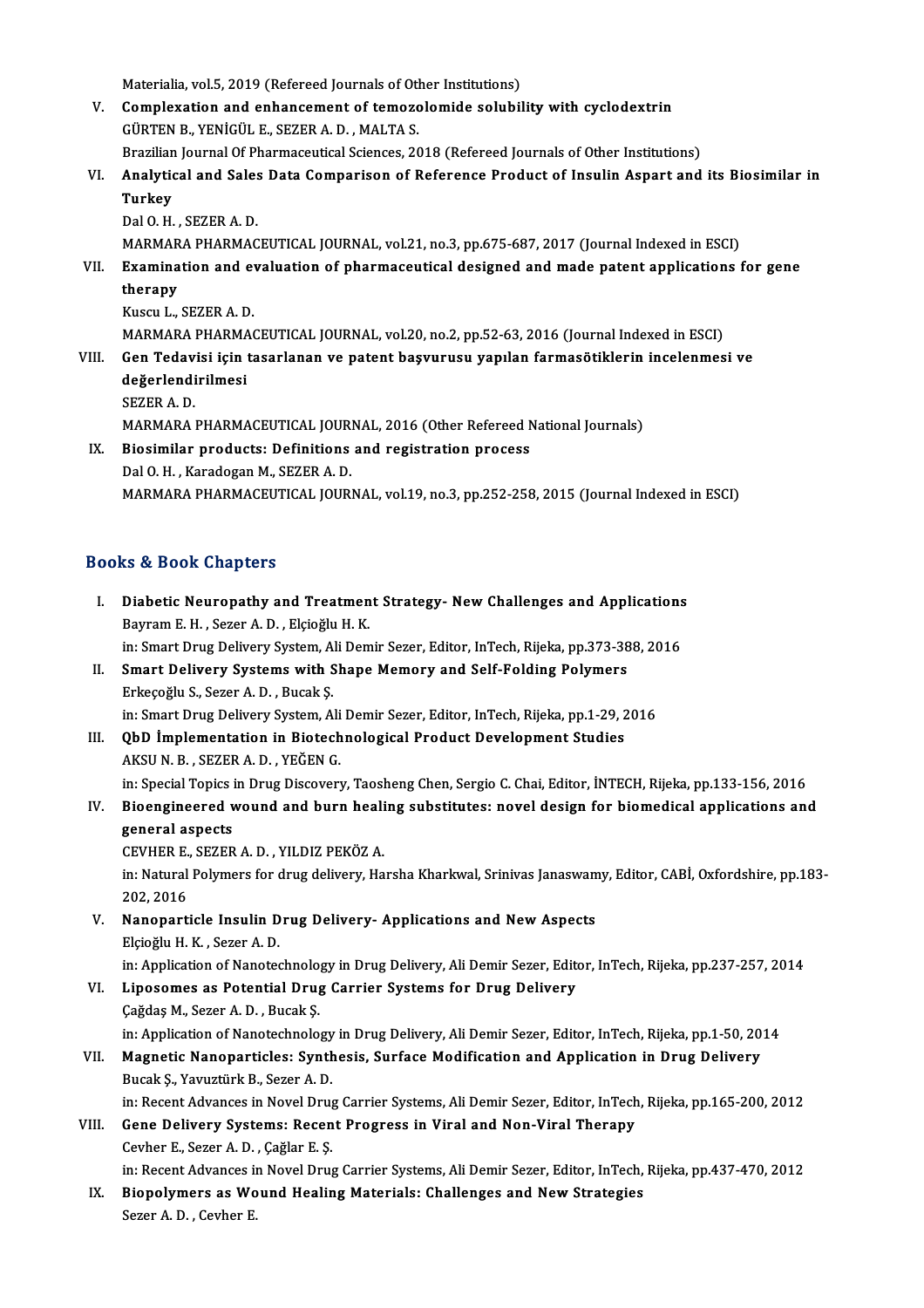in: Biomaterials Applications for Nanomedicine, Rosario Pignatello, Editor, InTech, Rijeka, pp.383-414, 2011<br>Eugeidan: A Venestile Biopolymer for Biomedical Applications

- in: Biomaterials Applications for Nanomedicine, Rosario Pignatello, Edit<br>X. Fucoidan: A Versatile Biopolymer for Biomedical Applications in: Biomaterials Applic<br>Fucoidan: A Versati<br>Sezer A. D. , Cevher E.<br>in: Biomaterials and N Fucoidan: A Versatile Biopolymer for Biomedical Applications<br>Sezer A. D. , Cevher E.<br>in: Biomaterials and Nanostructures for Active İmplants, Meital Zilberman, Editor, Springer-Verlag , Berlin, pp.377-Sezer A. D.<br>in: Biomate<br>406, 2011<br>Chitosan in: Biomaterials and Nanostructures for Active İmplants, Meital Zilberman, Edi<br>406, 2011<br>XI. Chitosan: Properties and Its Pharmaceutical and Biomedical Aspects<br>Serer A.D.
- 406, 2011<br>Chitosan:<br>Sezer A. D.<br>in: Fegus A
	- Sezer A D.

in: Focus on Chitosan Research, Samuel P. Davis, Editor, NOVA Science Publishers Inc. , New-York, pp.377-397,<br>2011

### Refereed Congress / Symposium Publications in Proceedings

efereed Congress / Symposium Publications in Proceedings<br>I. Determination of Load-Efficieny of Vancomycin in Nanoparticles System<br>Eurkan Y AKSUN B SEZERA D Furkan Y., AKSUN.B. Sezera.<br>Furkan Y., AKSUN.B., SEZER A.D.<br>12th CESPT.20, 22 Sontombor 20. Determination of Load-Efficieny<br>Furkan Y., AKSU N. B. , SEZER A. D.<br>12th CESPT, 20 - 22 September 2018<br>Mechanical and bioedhesian nuar Furkan Y., AKSU N. B. , SEZER A. D.<br>12th CESPT, 20 - 22 September 2018<br>II. Mechanical and bioadhesion properties of epidermal growth factor (EGF) containing hydrogel<br>formulations 12th CESPT, 20<br>Mechanical al<br>formulations<br>DOČAN M. SEZ Mechanical and bioadhesion properties of<br>formulations<br>DOĞAN M., SEZER A. D. , ŞAHBAZ S., UĞURLU T.<br>20th International Pharmaceutical Technology t formulations<br>DOĞAN M., SEZER A. D. , ŞAHBAZ S., UĞURLU T.<br>20th International Pharmaceutical Technology Symposium, 17 - 19 September 2018<br>Prenaration and characterystion of nya (chitasan hydrosals embedded ple

I DOĞAN M., SEZER A. D., ŞAHBAZ S., UĞURLU T.<br>20th International Pharmaceutical Technology Symposium, 17 - 19 September 2018<br>III. Preparation and characterization of pva/chitosan hydrogels embedded plga nanoparticles<br>cont 20th International Pharmaceutical Technology Symposium,<br>Preparation and characterization of pva/chitosan hy<br>containing transforming growth factor β1 (TGF-β1)<br>CELIK Δ SEZER Δ D SAHRAZ S HČURLUT ÇELİKA.,SEZERA.D. ,ŞAHBAZ S.,UĞURLUT.

20th International Pharmaceutical Technology Symposium, 17 - 19 September 2018

CELIK A., SEZER A. D., ŞAHBAZ S., UĞURLU T.<br>20th International Pharmaceutical Technology Symposium, 17 - 19 September 2018<br>IV. Antistaphyloccoccal Activity Of Chitosan Based Vancomycin Containing Hydrogel Formulations<br>Özgü 20th International Pharmaceutical Technology Symposium<br>Antistaphyloccoccal Activity Of Chitosan Based Vand<br>Özgüler K., Güncü M. M. , Aydın A., AKSU M. B. , SEZER A. D.<br>10th Balkan Congress of Migrobiology, Sofija, Bulgaria Antistaphyloccoccal Activity Of Chitosan Based Vancomycin Containing<br>Özgüler K., Güncü M. M. , Aydın A., AKSU M. B. , SEZER A. D.<br>10th Balkan Congress of Microbiology, Sofija, Bulgaria, 16 - 18 November 2017<br>Hyalunanik asi

Özgüler K., Güncü M. M. , Aydın A., AKSU M. B. , SEZER A. D.<br>10th Balkan Congress of Microbiology, Sofija, Bulgaria, 16 - 18 November 2017<br>V. Hyaluronik asit içeren farmasötik hidroje formlarının hazırlanması ve in vit 10th Balkan Congress of Microbiology, Sofija, Bulgaria, 16 - 18 November 2017<br>Hyaluronik asit içeren farmasötik hidroje formlarının hazırlanması ve<br>incelenmesi<br>DURAN M.. SEZER A. D. Hyaluronik asit içere<br>incelenmesi<br>DURAN M., SEZER A. D.<br>1 Ulucel Mermere Estac incelenmesi<br>DURAN M., SEZER A. D.<br>1.Ulusal Marmara Eczacılık Kongresi, İstanbul, Turkey, 3 - 05 November 2016<br>Venkemisin iseren kitasan bazlı farmasötik bidrojal farmlarının bazı:

DURAN M., SEZER A. D.<br>1.Ulusal Marmara Eczacılık Kongresi, İstanbul, Turkey, 3 - 05 November 2016<br>VI. Vankomisin içeren kitosan bazlı farmasötik hidrojel formlarının hazırlanması ve in vitro<br>Örelliklerinin inaslanması 1.Ulusal Marmara Eczacılık Ko<br>Vankomisin içeren kitosar<br>özelliklerinin incelenmesi<br>SEZEP A D Vankomisi<br>özelliklerin<br>SEZER A. D.<br>1 Ulucel Mer özelliklerinin incelenmesi<br>SEZER A. D.<br>1.Ulusal Marmara Eczacılık Kongresi, İstanbul, Turkey, 3 - 05 November 2016

SEZER A. D.<br>1.Ulusal Marmara Eczacılık Kongresi, İstanbul, Turkey, 3 - 05 November 2016<br>VII. Preliminary study of magnetic nanoparticles containing monoclonal antibody Ranibizumab<br>formulation and in vitre characterizat 1.Ulusal Marmara Eczacılık Kongresi, İstanbul, T<br>Preliminary study of magnetic nanopartic<br>formulation and in vitro characterization<br>SEZER A D Preliminar<br>formulatio<br>SEZER A. D.<br>19'th Intern 18'th International in Vitro characterization<br>18'th International Pharmaceutical Technology Symposium, Antalya, Turkey, 18 - 21 September 2016<br>18'th International Pharmaceutical Technology Symposium, Antalya, Turkey, 18 -

# SEZER A. D.<br>18'th International Pharmaceutical Technology Symposium, Antalya, Turkey, 18 - 21 Septem<br>VIII. Analytical Comparison of Reference Insulin Aspart and Biosimilar Insulin Aspart<br>SEZER A. D. 18'th Intern<br>**Analytical**<br>SEZER A. D.<br>19'th Intern Analytical Comparison of Reference Insulin Aspart and Biosimilar Insulin Aspart<br>SEZER A. D.<br>18'th International Pharmaceutical Technology Symposium, Antalya, Turkey, 18 - 21 September 2016<br>Preparation of Laminarin based Hy

# SEZER A. D.<br>18'th International Pharmaceutical Technology Symposium, Antalya, Turkey, 18 - 21 Septem<br>IX. Preparation of Laminarin-based Hydrogels and Evaluation of in vitro Properties<br>Tümer S. Sezer A. D. 18'th International Pl<br>Preparation of Lan<br>Tümen S., Sezer A. D.<br>4th World Bistashne Preparation of Laminarin-based Hydrogels and Evaluation of in vitro Properties<br>Tümen S., Sezer A. D.<br>4th World Biotechnology Congress, Sharjah, United Arab Emirates, 15 - 18 February 2016<br>Besearsh and Assesment of Pharmase

# Tümen S., Sezer A. D.<br>4th World Biotechnology Congress, Sharjah, United Arab Emirates, 15 - 18 February 2016<br>X. Research and Assesment of Pharmaceutical Products Which are Designed for Gene Therapy and<br>Annlied for Petent P 4th World Biotechnology Congress, Sharjah, United Arab Emirates, 15 - 18 February 2016<br>Research and Assesment of Pharmaceutical Products Which are Designed for Gon<br>Applied for Patent Protection<br>KUSCU L., SEZER A. D. Research and Asses<br>Applied for Patent I<br>KUŞCU L., SEZER A. D.<br>75th EIB World Congr

75th FIP World Congress of Pharmacy and Pharmaceutical Sciences, 29 October - 03 November 2015

KUŞCU L., SEZER A. D.<br>75th FIP World Congress of Pharmacy and Pharmaceutical Sciences, 29 October - 03<br>XI. Topical delivery of antisense oligonucleotide using chitosan nanoparticles<br>87RAS TURAN S. Althuga L. SEZER A. D 75th FIP World Congress of Pharmacy a<br><mark>Topical delivery of antisense oligor</mark><br>ÖZBAŞ TURAN S., Akbuga J., SEZER A. D.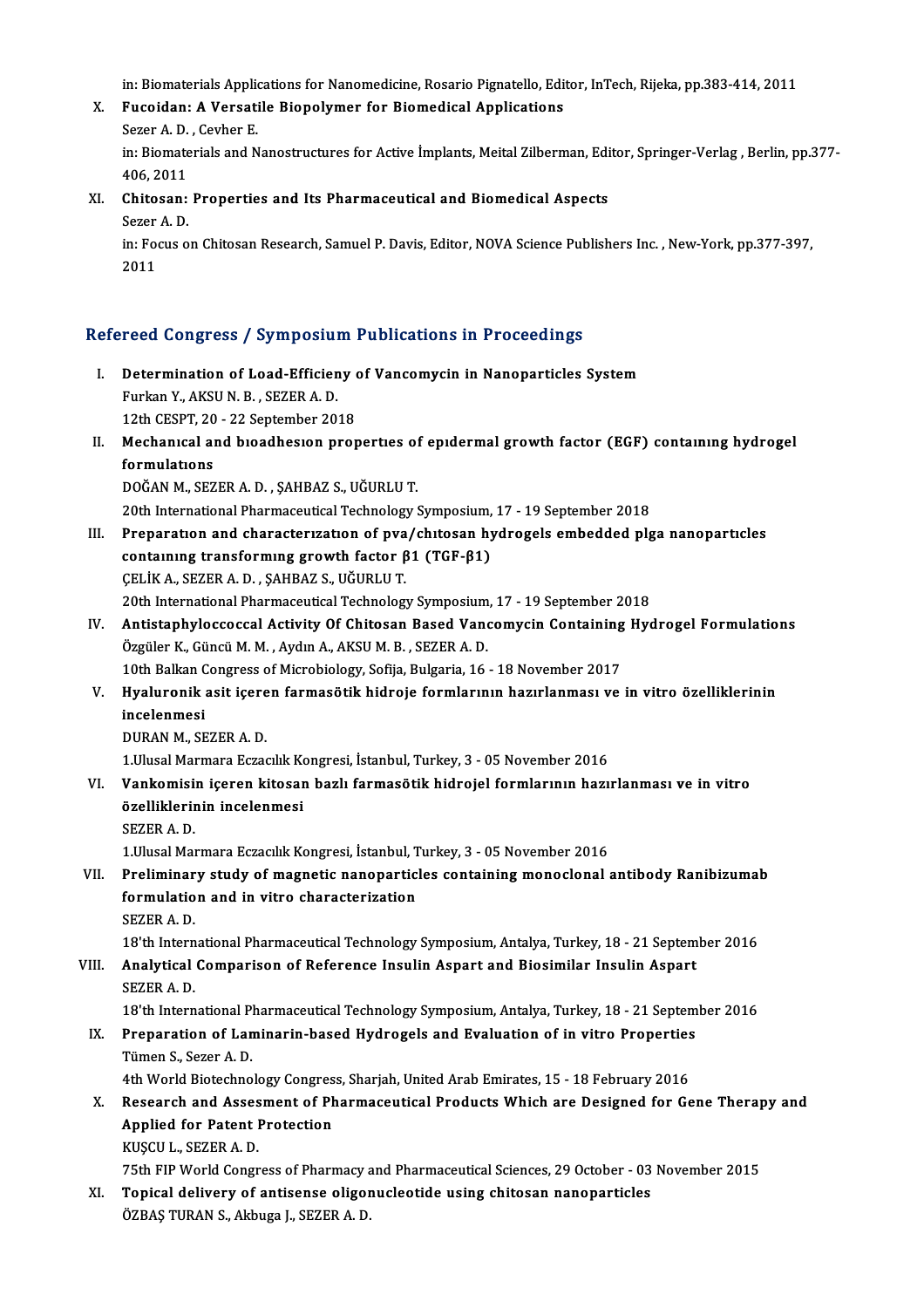16th Annual Congress of the European-Society-of-Gene-and-Cell-Therapy, Brugge, Belgium, 13 - 16 November<br>2008, val.10, pp.1167 16th Annual Congress<br>2008, vol.19, pp.1167<br>Preperation and eva

2008, vol.19, pp.1167<br>XII. Preparation and evaluation of fucoidan microspheres SEZERA.D. ,KARSLIÇEPPİOĞLUS.,AKBUĞAJ. 11th European Congress on Biotechnology, 6 - 09 August 2003

#### Supported Projects

Supported Projects<br>Sezer A.D. , Çelik A., Project Supported by Higher Education Institutions, Preparation of Different Pharmaceutical Dosage<br>Forme Containing TCE BETA and Investigation of Their Activities Besed on Cell Cul σα με το στους τους τους τους διαφορείος.<br>Sezer A. D. , Çelik A., Project Supported by Higher Education Institutions, Preparation of Different Pha<br>Forms Containing TGF-BETA and Investigation of Their Activities Based on C Sezer A. D. , Çelik A., Project Supported by Higher Education Institutions, Preparation of Different Pharmaceutical Dos<br>Forms Containing TGF-BETA and Investigation of Their Activities Based on Cell Culture, 2017 - 2020<br>Sez

Forms Containing TGF-BETA and Investigation of Their Activities Based on Cell Culture, 2<br>Sezer A. D. , Doğan M., Project Supported by Higher Education Institutions, Preparation o<br>Containing Epidermal Growth Factor and Inve Sezer A. D. , Doğan M., Project Supported by Higher Education Institutions, Preparation of Different Gel Formulations<br>Containing Epidermal Growth Factor and Investigation of Their Properties, 2016 - 2020<br>Sezer A. D. , Eren

Containing Epidermal Growth Factor and Investigati<br>Sezer A. D. , Eren T., Aksu M. B. , TUBITAK Project, V.<br>antibakteriyel etkinliğinin incelenmesi, 2016 - 2019<br>Tengueğlu H. B. , Altınlut Ungueğlu A. Merteğlu B. I Sezer A. D. , Eren T., Aksu M. B. , TUBITAK Project, Vankomisin ile antibakteriyel polimerlerin konjugasyonu ile sinerjistik<br>antibakteriyel etkinliğinin incelenmesi, 2016 - 2019<br>Topcuoğlu H. R. , Altınkut Uncuoğlu A., Mert

antibakteriyel etkinliğinin incelenmesi, 2016 - 2019<br>Topcuoğlu H. R. , Altınkut Uncuoğlu A., Mertoğlu B., Kayaman Apohan N., Kahraman M. V. , Sezer A. D. , TUBITAK Project,<br>Marmara Üniversitesinin ARDEB Programlarına Yönel Topcuoğlu H.<br>Marmara Üni<br>2014 - 2017<br>Serer A. D. Marmara Üniversitesinin ARDEB Programlarına Yönelik Proje Desteklerinden Faydalanma Potansiyelinin Artırılm<br>2014 - 2017<br>Sezer A. D. , Ayata N., Project Supported by Higher Education Institutions, Preparation of magnetic na

Sezer A. D., Ayata N., Project Supported by Higher Education Institutions, Preparation of magnetic nanoparticles<br>containing monoclonal antibody and investigation of in vitro properties, 2015 - 2016 Sezer A. D. , Ayata N., Project Supported by Higher Education Institutions, Preparation of magnetic nanoparticles<br>containing monoclonal antibody and investigation of in vitro properties, 2015 - 2016<br>Sezer A. D. , Project S

Containing monoclonal antibody and investigated Sezer A.D., Project Supported by Higher Educ<br>Evaluation of in vitro Properties, 2014 - 2016<br>Sezer A.D., Malta S. Gürtan B., TUBITAK Broje Sezer A. D. , Project Supported by Higher Education Institutions, Preparation of Laminarin-based Hydrogels and<br>Evaluation of in vitro Properties, 2014 - 2016<br>Sezer A. D. , Malta S., Gürtan B., TUBITAK Project, Targeting of

Evaluation of in vitro Prope<br>Sezer A. D. , Malta S., Gürtan<br>nanoparticles, 2013 - 2016<br>Sezer A. D. - Breject Support Sezer A. D. , Malta S., Gürtan B., TUBITAK Project, Targeting of anti-cancer drugs to a specific area using magnetic<br>nanoparticles, 2013 - 2016<br>Sezer A. D. , Project Supported by Higher Education Institutions, The Developm

nanoparticles, 2013 -<br>Sezer A. D. , Project S<br>System, 2009 - 2012<br>Sezer A. D. , Teksey Ö Sezer A. D. , Project Supported by Higher Education Institutions, The Development of Gene Carrier Nanoparticulate<br>System, 2009 - 2012<br>Sezer A. D. , Toksoy Öner E., Akbuğa J., Kazak H., TUBITAK Project, Investigation of Pot

System, 2009 - 2012<br>Sezer A. D. , Toksoy Öner E., Akbuğa J., Kaz<br>Novel Microbial Biopolymer, 2008 - 2010<br>Sezer A. D. , Althuğa L. Özbes S. Enneli B. E Sezer A. D. , Toksoy Öner E., Akbuğa J., Kazak H., TUBITAK Project, Investigation of Potential Industrial Applications of a<br>Novel Microbial Biopolymer, 2008 - 2010<br>Sezer A. D. , Akbuğa J., Özbaş S., Enneli B., Project Supp

Novel Microbial Biopolymer, 2008 - 2010<br>Sezer A. D. , Akbuğa J., Özbaş S., Enneli B., Project Supported by Higher Education In:<br>Carrier Systems Containing Antisense Oligonucleotides In vivo Studies, 2007 - 2009 Sezer A.D., Akbuğa J., Özbaş S., Enneli B., Project Supported by Higher Education Institutions, Developing Chitosan Base

Enzymologycal Diagnosis in Experimentally Induced Pneumonia via Klebsiella pneumonia Serotype II in Rats Treated<br>with Liposome Encapsulated Enrofloxacin, 2006 - 2008 Sezer A. D., Baş A. L., Maden M., Hatipoğlu F., Hadimli H. H., Üney K., Akbuğa J., TUBITAK Project, Cytological Enzymologycal Diagnosis in Experimentally Induced Pneumonia via Klebsiella pneumonia Serotype II in Rats Treated<br>with Liposome Encapsulated Enrofloxacin, 2006 - 2008<br>Sezer A. D. , Akbuğa J., Hatipoğlu F., Oğurtan Z., Proje

with Liposome Encapsulated Enrofloxacin, 2006 - 2008<br>Sezer A. D. , Akbuğa J., Hatipoğlu F., Oğurtan Z., Project Supported by Higher Education Inst<br>Different Pharmaceutical Forms Containing Fucoidan on Treatment of Burns, 2 Sezer A. D. , Akbuğa J., Hatipoğlu F., Oğurtan Z., Project Supported by Higher Education Institutions, The Evaluatio<br>Different Pharmaceutical Forms Containing Fucoidan on Treatment of Burns, 2002 - 2006<br>Sezer A. D. , Baş A

Different Pharmaceutical Forms Containing Fucoidan on Treatment of Burns, 2002 - 200<br>Sezer A. D. , Baş A. L. , Akbuğa F. J. , Project Supported by Higher Education Institutions, P<br>Liposome encapsulated Enrofloxacin Formula Liposome encapsulated Enrofloxacin Formulations An Experimental Study, 2002 - 2003<br>Patent

Sezer A.D., Fucoidan Microparticulate drug Carrier Systems, Patent, CHAPTER A Human Needs, The Invention Registration Number: WO 2006/091180 A2, Registration in Multiple Countries, 2006

#### Activities in Scientific Journals

Activities in Scientific Journals<br>Journal of Advanced Clinical Pharmacology, Editor, 2018 - Continues<br>Journal of Bessarsh in Pharmagy, Editor, 2018 - Continues Journal of Advanced Clinical Pharmacology, Editor, 2018 - (<br>Journal of Research in Pharmacy, Editor, 2018 - Continues<br>Journal of PharmSciToch, Publication Committee Momber Journal of Research in Pharmacy, Editor, 2018 - Continues<br>Journal of PharmSciTech, Publication Committee Member, 2013 - Continues Journal of Nanomedicine and Biotherapeutic Discovery, Publication Committee Member, 2013 - Continues